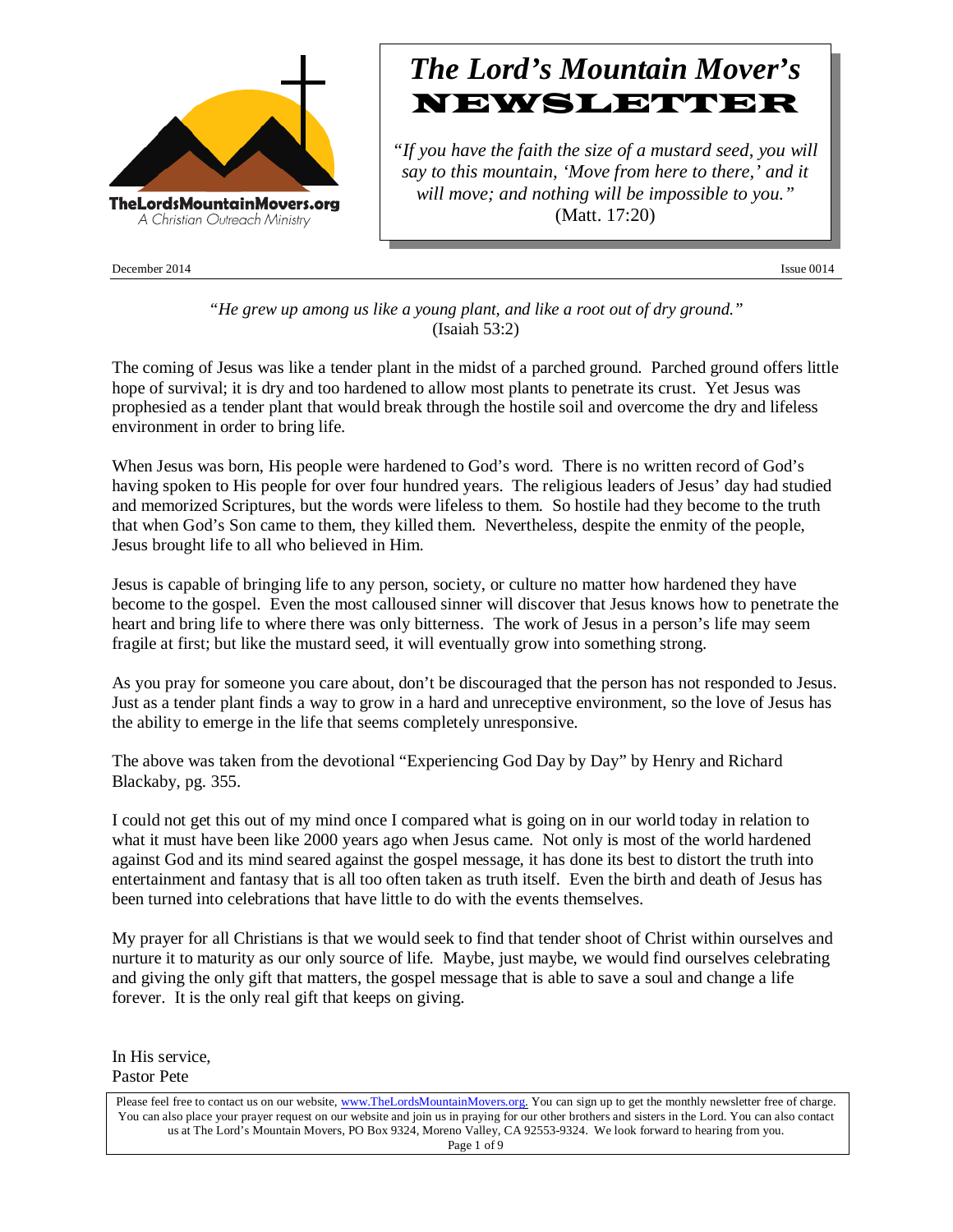# BE A BARNABAS (Acts 4:36)

*"Oh, that the salvation of Israel would come out of Zion! When God restores His captive people, Let Jacob rejoice, let Israel be glad."* Psalm 53:6

All through out the Old Testament the saints of old are seeking after that day when Zion would send the Savior. In 1 Peter 1:10-12 it is mentioned how they longed for this revelation to come, even the angels were anticipating His coming.

*"She will bear a Son; and you shall call His name Jesus, for He will save His people from their sins." Matthew 1:21*

He is not only the Savior of the world, but also the One who saves us from our sin. If you go back to read the whole chapter of Psalm 53, you will find a destitute description of man stuck in his sin. Yet in contrast, the name Jesus was given to Him, because He saves us from our sin. Once Jesus comes into our lives, we no longer are powerless against sin. Thank God that we now have the power to resist sin!

*"For He rescued us from the domain of darkness, and transferred us to the kingdom of His beloved Son," Colossians 1:13*

Continue to stay focused this time of year as the traditions of men are set up against the truth revealed to us in the Word of God. We know why all this celebration was started, yet society has branded this time of year to celebrate something completely empty. Why do you think so many get depressed and suicide rates are higher this time of the year? Is it not because they do not know the Savior and refuse to focus on His birth, crucifixion and resurrection? "*These things I have spoken unto you, that in me ye might have peace. In the world ye shall have tribulation: but be of good cheer; I have overcome the world." John 16:33*

Once again, I say, stay focused on Him who has overcome the world and be of good cheer, you have been transferred into His kingdom. You are now living for something far more glorious than what the world can give you. You are living for His glory!

Be blessed in Him,

# *Brother Daniel Rodney*

God has expanded our ministry over the past year so I felt compelled to share something I wrote for last year's December issue of the newsletter. We received such a great response from this story and I wanted to let it bless those who have not read it before. I hope you enjoy it.

# **Merry Christmas or Mary's Christmas!**

Greetings to my family and friends,

What is the first thing that pops into your mind when you hear someone say, Merry Christmas? What fond memories do you have, or expect to create during this holiday season?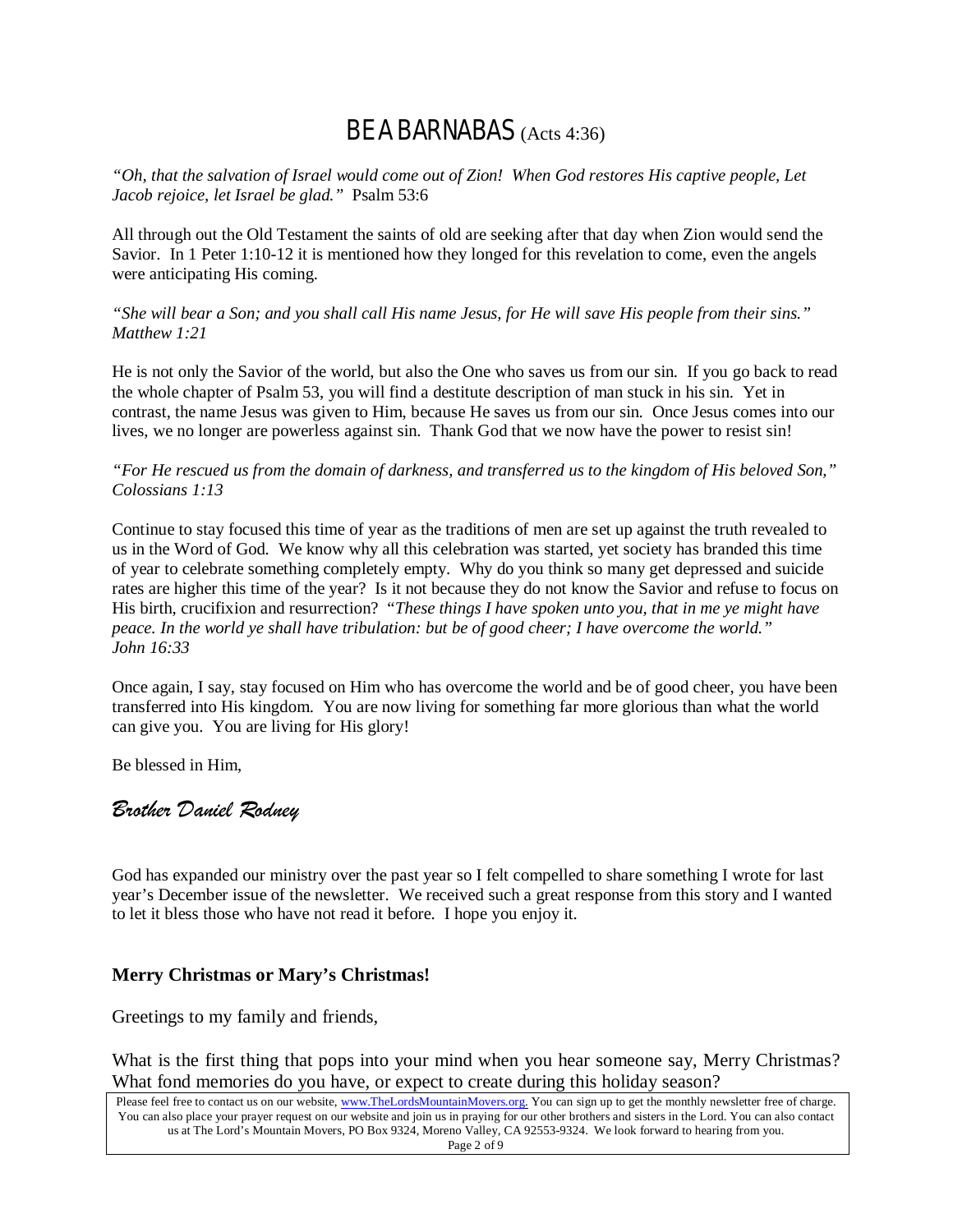Can you recollect ringing a doorbell and being welcomed into a warm home that was filled with joy? Or do you think about the knock on the inn's door that creaked open just enough to say, Sorry there's no room for you here?

Does the smell of fresh baked cookies, pies, and honey-baked ham stir up and tantalize your senses? Or do you imagine the smell of sheep, goats, and oxen standing close by?

Do you remember ornate decorations and brightly flashing lights covering the inside and outside of your house, and the homes around you? Or do you envision the cold bare walls of a dimly lit livestock shelter.

Are you reminded of excited children in their pajamas, all tucked into warm beds. Or do you recall a newborn baby wrapped in swaddling clothes, lying on cold stalks of straw.

There is quite a contrast between Merry Christmas and Mary's Christmas, isn't there?

It seems like every year the store shelves become stocked with Christmas decorations earlier and earlier. Advertisers start hammering away at your senses before our summer clothing gets put up for the winter. It has become a relentless attack on your pocketbook, time, energy, and most importantly, your focus on what the celebration is all about.

"Hark the herald angels sing…" What were they singing about again? Oh yeah, something about a newborn king. Wasn't He born on Black Friday, no no, I think it was Cyber-Monday? "Si - lent night, Ho - ly night…all is calm, all is…" Yeah, who are you trying to kid? Those have to be two different nights, Right? When was the last time you had even one of those?

I'm trying to imagine God watching all this from heaven. Here we are frantically buying, wrapping, and stuffing gifts under a decorated tree. All the while we're forgetting that the greatest "free" gift was unwrapped, and hung on a tree. We buy things to make people happy, God purchased people to make them whole. We buy things and go into debt; God paid the debt so we could be free. I wonder if Jesus is still saying, "Father, forgive them, for they know not what they do."

I think things need to change. We don't have to throw the baby out with the bathwater, but maybe it's time to drain the tub and see if the baby is still there! Let's take a little effort this year to set aside all the rhetoric that is the Christmas of today, and reflect on Mary's Christmas. A Christmas far removed from what we know or celebrate. Let's begin to celebrate the birth of our Savior, not once a year in stress and chaos, but everyday of the year in solemn reverence for the greatest gift only God could give.

One last thought.

On this Christmas I can't help but think about those who have, for whatever reason, found themselves locked up in prisons and jails for many years. Yes, they may have broken the law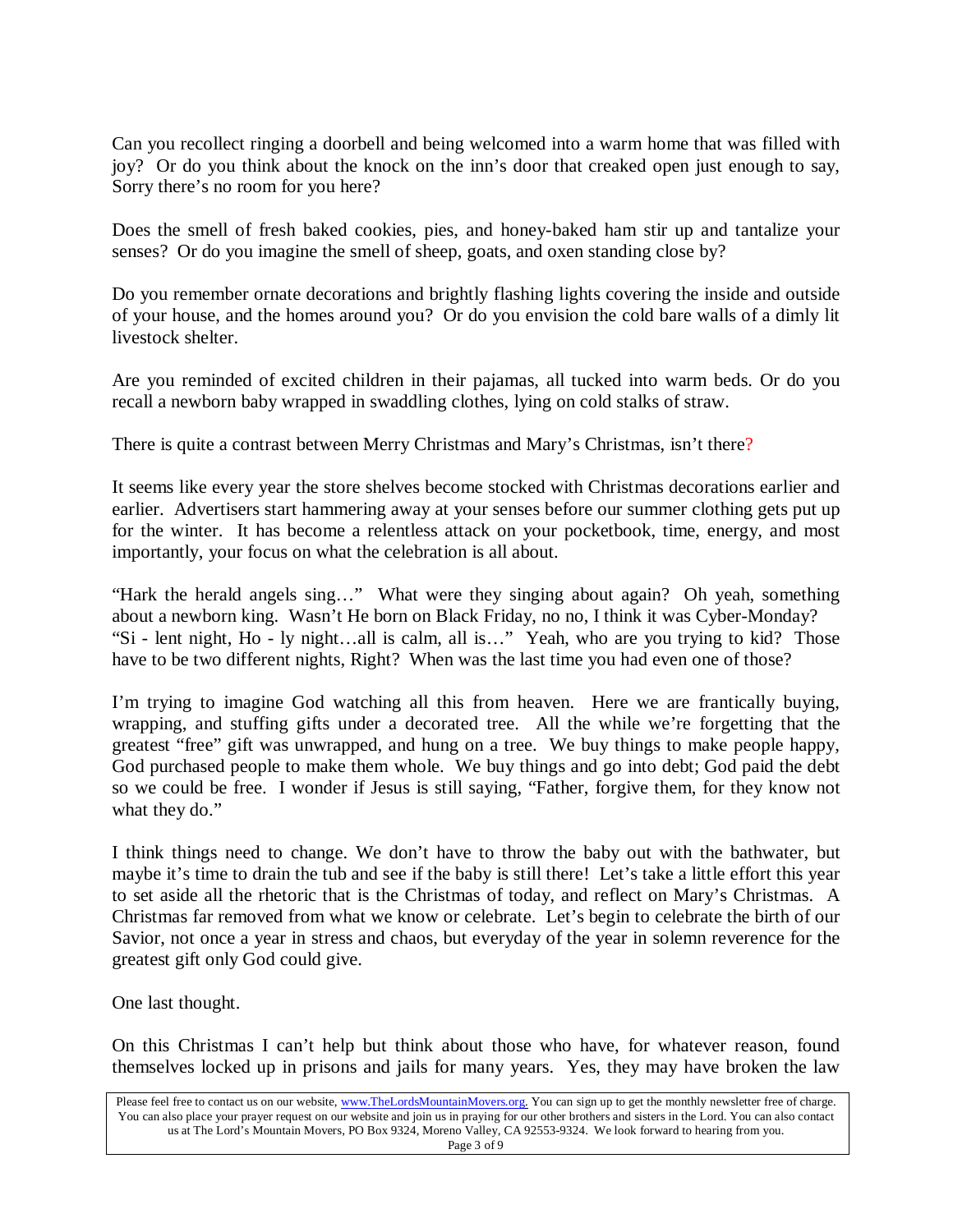and are receiving the penalty for their sin against society and God. And yes, part of the penalty is being separated from family, friends, and the freedoms they had so lightly regarded. But the paradox of the situation just might be that they are in a better place than most of us are at this Christmas.

Before you color me crazy, or think that I have lost my mind, let me explain. You see, those who have spent many years in these places have lived without all the glitter, glamour, and gluttony of Christmas as it's celebrated today. The first couple of years were hard as the memories lingered from past Christmas' spent at home with family and friends. Then the memories began fading away. Christmas cards and letters became less frequent. Phone calls were harder to make, and sometimes not even accepted. Christmas as they knew it no longer existed.

These men and women are far removed from the world's idea of Christmas. The truth is that they may be closer to Mary's Christmas than some of us have ever been. There are no decorations hanging around, no laughter or joy filling their bare cells or dorms. The air isn't swimming with the smell of fresh baked goods, nor are their tables overflowing with delicious food. No, they are like Mary and Joseph, alone, far from home, family, and friends.

Their blessing is this. They are not alone; they have their Savior there with them. Everything that has hidden the meaning of Christmas from the world has been removed from their lives. The bathwater has been drained and baby Jesus is there! They have the best gift of all, One that fits perfectly into their hearts. A gift that can't be lost, but One that came to save the lost. A gift that won't be returned, but will one day return.

As you celebrate Christmas this year please take a few moments to pray for the men and women in jails and prisons. Pray for their families too. Thank God that He has spared you this cup in your life. Lastly, trust and believe this; that they are praying for you, that you have a Mary Christmas this year. How do I know this? I was there my friend.

God bless you all this year with the bare-bones reality of what Christmas is about.

Your friend and brother in Christ,

*Pastor Pete* 

In His service Have a Mary Christmas

Please feel free to contact us on our website, ww[w.TheLordsMountainMovers.o](http://www.thelordsmountainmovers.org/)rg. You can sign up to get the monthly newsletter free of charge. You can also place your prayer request on our website and join us in praying for our other brothers and sisters in the Lord. You can also contact us at The Lord's Mountain Movers, PO Box 9324, Moreno Valley, CA 92553-9324. We look forward to hearing from you. Page 4 of 9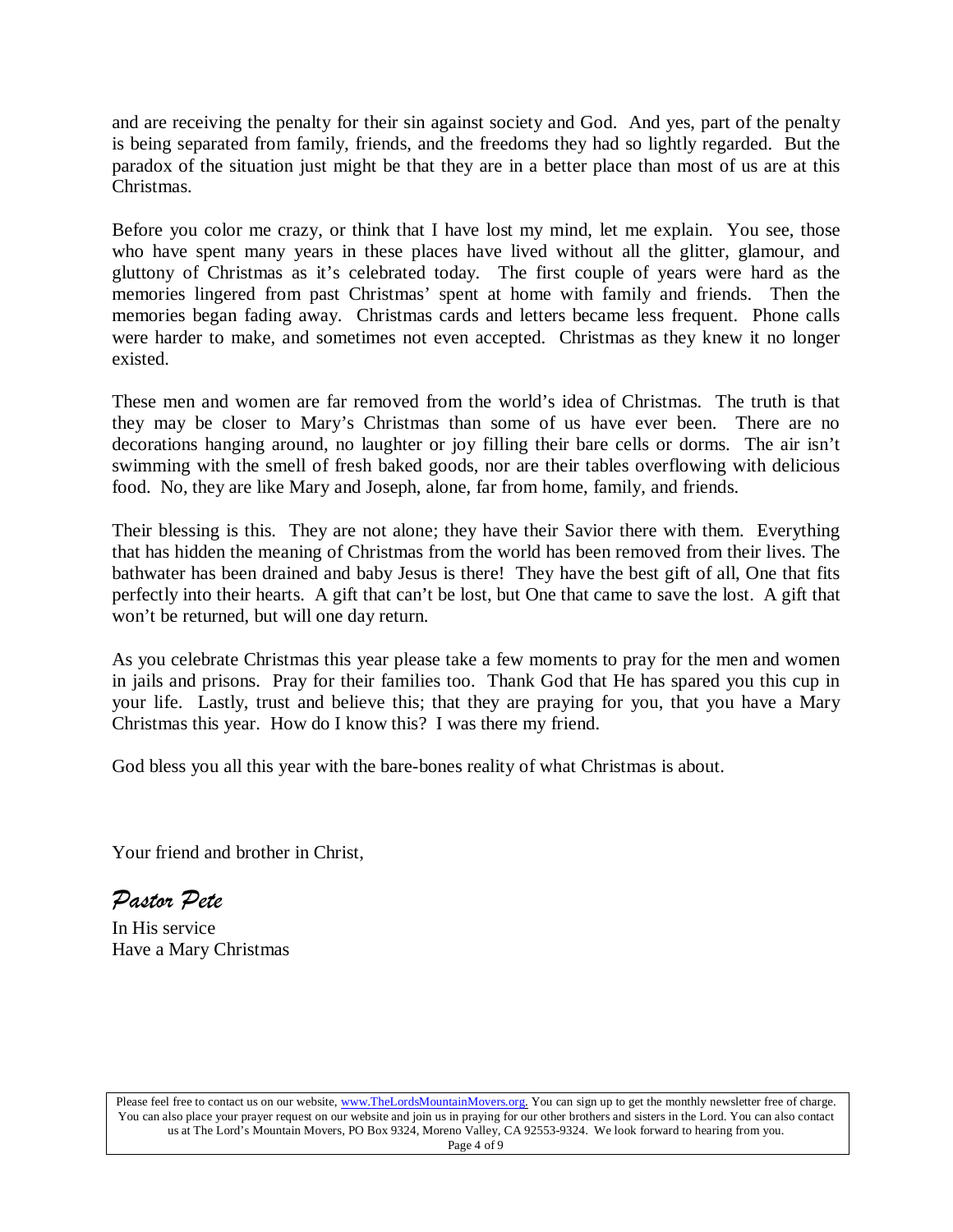

# **Calvary Church, Santa Ana**

Kevin S..............Is in Wasco, pray for his safety and salvation.

Kathy................. Please pray for my sister Patty that she will receive salvation.

Bobby C............. He needs prayer for his addiction issues.

David & Jeannie M.

Missionaries

to Kenya ............Back on leave pray for housing. Son to attend Moody Bible College, needs prayer. It is hard to leave Africa after 25 years. Pray for Jeannie's mom who is now in hospice care. ANSWERED PRAYER, SHE IS DOING MUCH BETTER NOW. FOUND HOUSING IN OREGON

Chet................... Has throat cancer and will be undergoing treatments. Still recovering, but not singing in the choir yet.

Ralph ................. Recovering from a coma. ANSWERED PRAYER, DOING MUCH BETTER, OUT OF HOSPITAL.

Pat M................. Had serious back surgery and is doing great back at church. (Praise report) Almost back to normal.

Chip C ............... Needs prayer for a back injury will be seeing a doctor soon. HE IS FULLY RECOVERED

Joanna................. Went through 12 hour surgery for cancer and needs prayer for recovery. WENT HOME TO BE WITH THE LORD AT THE FIRST OF THE MONTH. PRAY FOR THE FAMILIES HEALING.

Pat P. ................. Having a heart valve replaced. Please pray for her and her family. 90% RECOVERED BACK IN CLASS.

Trent B...............Just completed OCS and started Ranger School.

Bill B. ................In hospice care, pray for him and his wife and two adult children.

# **Liberty Church, Moreno Valley**

Baby Mary......... She is just about six months old and has severe heart problems and needs a transplant.

The Church……..Pray that God would continue meeting their financial needs in the coming year. Also the church is starting a recovery ministry to help those individuals who deal with addiction issues in their lives and the lives of their loved ones. Pray that our youth would have a greater impact on their peers.

Please feel free to contact us on our website, ww[w.TheLordsMountainMovers.o](http://www.thelordsmountainmovers.org/)rg. You can sign up to get the monthly newsletter free of charge. You can also place your prayer request on our website and join us in praying for our other brothers and sisters in the Lord. You can also contact us at The Lord's Mountain Movers, PO Box 9324, Moreno Valley, CA 92553-9324. We look forward to hearing from you. Page 5 of 9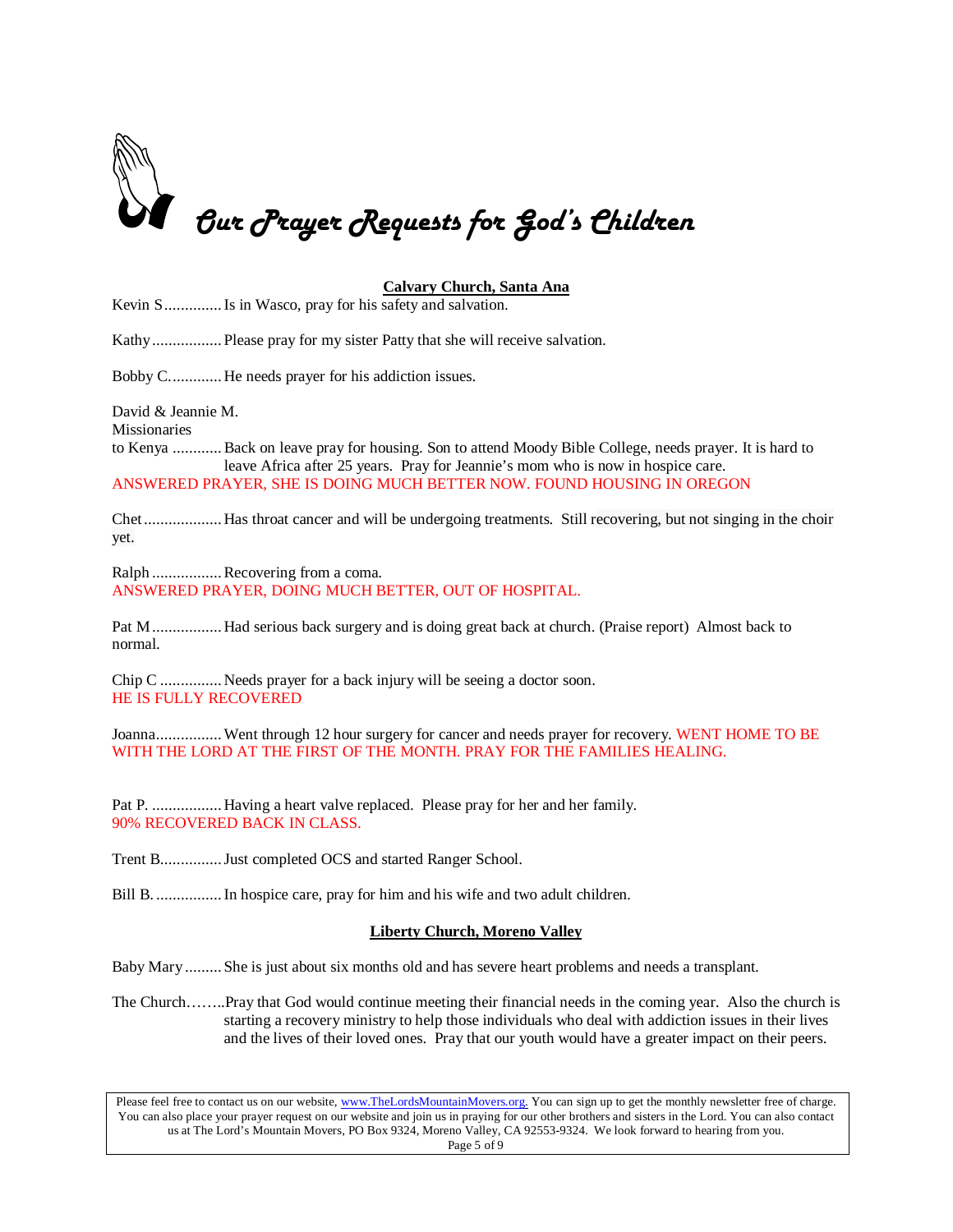# **Harvest Valley Church, Santa Ynez**

- Congregation...... Pray that God will continue to bless and provide for their needs as they have reached out to so many. They are a real small church that has sent in thousands of life changing Bibles to men in prison. (I personally experienced God working through these gifts.)
- Mary & Bill........ Pray that Mary would continue to be the blessing she is to so many people and that God would bless her according to her sacrifice. Pray for health and good times for her and her family.

# **California**

- Victor A............. Pray that God would open opportunities for him to begin teaching and preaching again. Pray as he leads a recovery ministry in the church.
- Faye A. .............. That God would bless and guide her in her musical ministry work.
- John B................ Needs prayer for favor with the court system and be vindicated for wrongful conviction.
- Steve L............... Praying for wisdom and guidance in fulfilling the ministry God has given him. Looking for another home for sober living.
- Eddie S. ............. Pray for continued reconciliation with family members. Needs a good job.
- Joanne R. ........... Pray that God would replace her grief and sorrow with the peace and joy that surpasses all understanding. That God would bless her in all she does.
- Christine B......... Pray for her as she is fighting cancer, since insurance changes, she is having problems getting coverage for her treatments.
- Daniel R............. That his boss would be saved by faith in Jesus and the business would flourish. Praying for a home church to fellowship in. For the salvation of his Dad and brothers. Have more patience with the lost that curse God and Jesus. Keep his eyes fixed on the cross daily.
- Tom C................ That God would bless him with a more fruitful job so he could be a blessing to others.
- Pete C. ............... Prayer for God's will in his life as he steps into the next phase of his life.
- John Parish.........In Needles, California needs prayer for his health. That he would contact his friend Winifred W. soon.

#### **Florida**

Scott F ............... Pray for resolution to his health issues and the safety of his children who are serving in the armed forces.

# **Minnesota**

TJ & Julie W...... Pray for God's wisdom in conducting the marriage classes. That they would survive another winter in Minnesota.

# **North Carolina**

David's family ... Please pray for them as they grieve the loss of their son and pray that God will fill the tremendous void in their lives that is left from his passing on. Pray that God would bring joy back into their lives soon.

Please feel free to contact us on our website, ww[w.TheLordsMountainMovers.o](http://www.thelordsmountainmovers.org/)rg. You can sign up to get the monthly newsletter free of charge. You can also place your prayer request on our website and join us in praying for our other brothers and sisters in the Lord. You can also contact us at The Lord's Mountain Movers, PO Box 9324, Moreno Valley, CA 92553-9324. We look forward to hearing from you. Page 6 of 9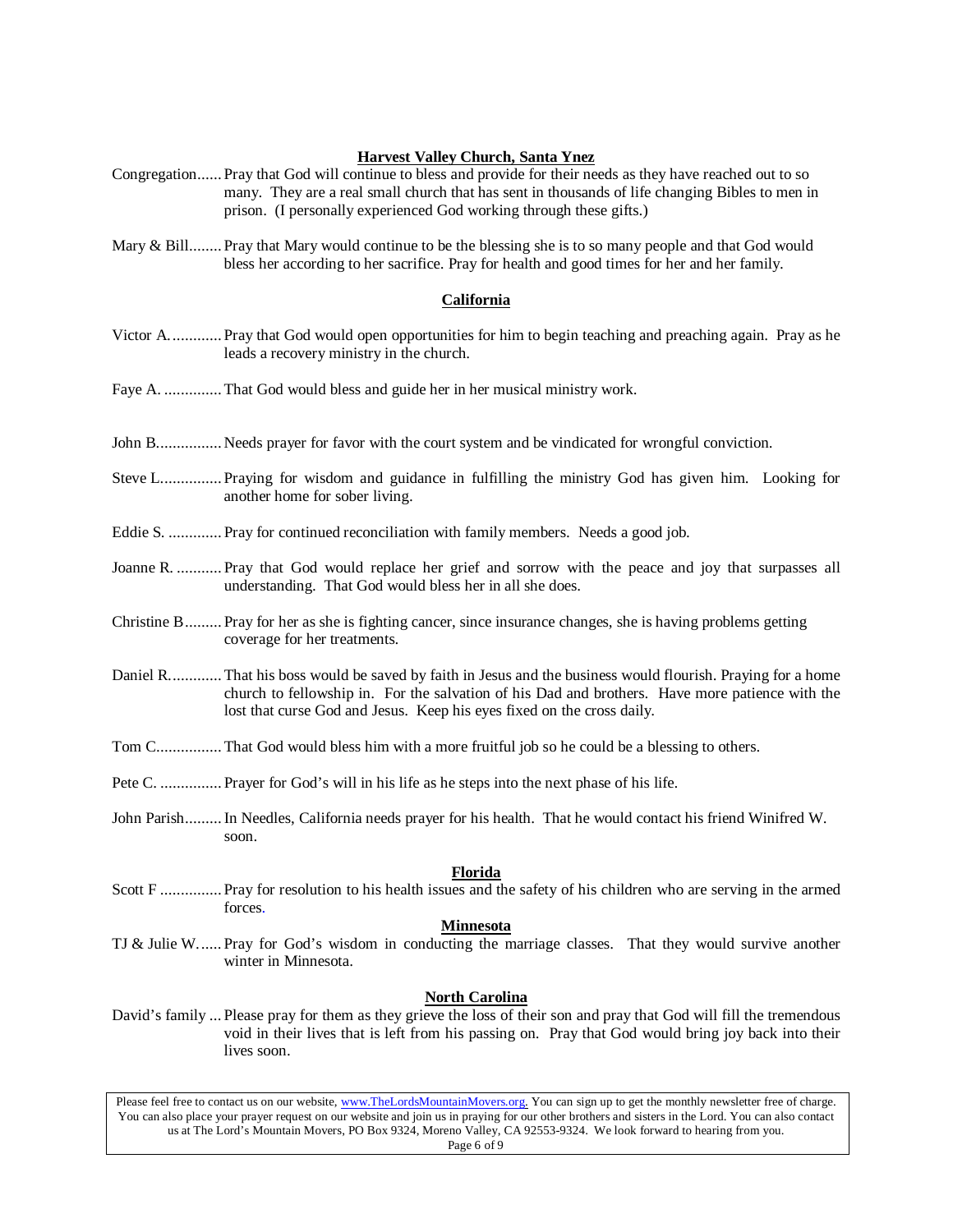#### **North Dakota**

Tyler .................. Please pray for Tyler as he seeks direction for his career aspirations. That he would continue doing well in college and in his relationship with the Lord.

#### **Washington State**

- Stephanie ...........We are praying that the Lord will convict and correct her. She is traveling down the wrong path and has a lot of people who care for her.
- Todd S. .............. Pray that God will bring the right lady into his life to be his soul mate. Prayer for his new art business.

Wes & Ashley B. Prayer for strength as they work on becoming a new family. Wisdom is raising the children.

#### **Wisconsin**

Rick & Beth ....... This Christian couple need your prayers desperately as they face unthinkable circumstances in their lives.

Mona & Willie ... Pray for Willie as he gets ready to be with the Lord, and Mona as she deals with this loss.

#### **Guatemala**.

Benjamin A........ Praying to get Spanish Bibles for prisoners in Guatemala. Pray for the new, larger sanctuary being built around the old one since there isn't enough room for all who are coming to the services.

# **Kenya**

Larry S............... Missionary to Kenya, is having health issues and needs prayers for strength and healing.

# **Ministries**

The Lord's Mountain

Movers .............. Pray for continued direction from God in where He wants the ministry to go and do. Also, for His guidance in obtaining the 501(c) 3 status for tax purposes.

ANSWERED PRAYER: WE HAVE BEEN GRANTED OUR FEDERAL TAX EXEMPT STATUS!

Acts

Foundation......... Praying for continued support for their prison ministry AS THEY SEND Bibles into the prisons.

Lost and Found

By Jesus ............ Pray that the Lord would bless and increase their ministry. Pray for God to meet their financial needs this coming year.

Saving Grace

Homes................ God is bringing opportunities for expansion. Pray for His wisdom and discernment in every decision they face. Pray for their patience in God's timing.

#### **Brothers in Chino**

Facility A........... That God would continue to honor and direct their efforts in putting His church in order. Prayer for the chaplain, New Facility Captain, Prayer Team, Brown Card Volunteers, all chapel programs.

PARTIALLY ANSWERED: COMPLETED GUIDELINES AND ESTABLISHED SOUND LEADERSHIP

Tom H. .............. He wants prayer for greater understanding and knowledge in the word of God. That God will also guide him as he shares God's word with others. Ex-wife (DeeDee is fighting cancer), Daughter (Megan) is having a baby girl soon, and his son (Joshua) is in fire fighters school.

PARTIALLY ANSWERED: DEEDEE IS CANCER FREE! TOM HAS A NEW GRANDBABY GIRL!

Please feel free to contact us on our website, ww[w.TheLordsMountainMovers.o](http://www.thelordsmountainmovers.org/)rg. You can sign up to get the monthly newsletter free of charge. You can also place your prayer request on our website and join us in praying for our other brothers and sisters in the Lord. You can also contact us at The Lord's Mountain Movers, PO Box 9324, Moreno Valley, CA 92553-9324. We look forward to hearing from you. Page 7 of 9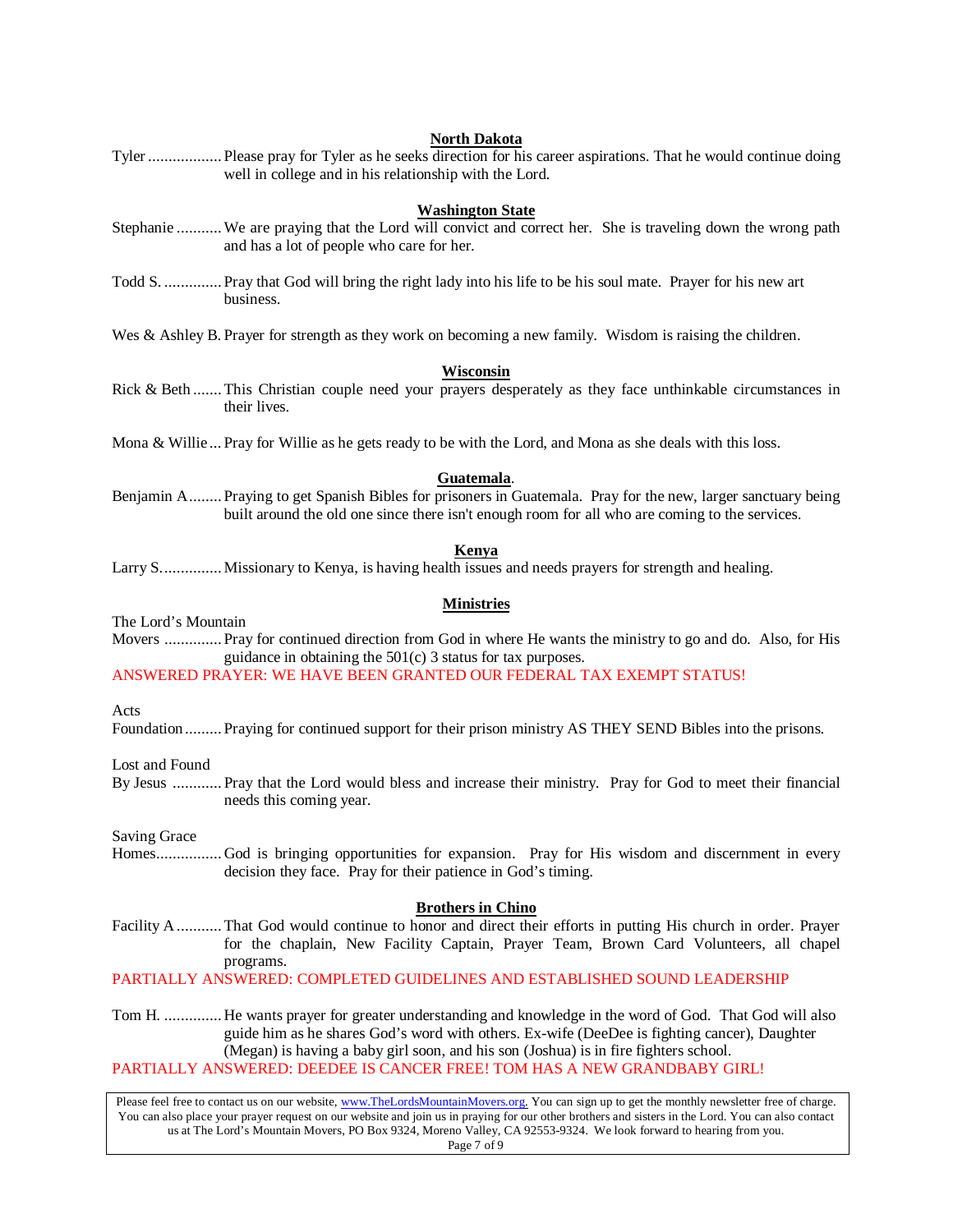- Larry K. ............. Pray that he will be guided by the Holy Spirit as he helps to lead the church back under the will of God.
- Bob G. ............... Pray that God continues to restore family and friends back into his life.

#### **Brothers in Tehachapi**

Gabriel S............ God's will for his family. Pray for his wife who has a cancerous lump in her breast. His sister and her husband need employment and housing. His older brother who has liver disease. Pray for his son who is facing serious legal issues. Pray for his upcoming board date, Dec. 19th.

Kenny J.............. Praying that the door for communication with his children will be opened up. Also that his son Jeff will be delivered from his addiction issues. Kenny needs a place to live upon his release. PARTIALLY ANSWERED: HAS A PLACE TO GO UPON RELEASE.

- Tim P................. Pray for salvation in his family, and restoration with all his family members.
- Wallie R............. Pray that God will continue to guide him towards a release date.

#### **Brothers in Chowchilla**

- Johnny L............ God would prepare him to get out and further the Lord's kingdom. Pray that God would open his eyes to the truth about His word.
- Trinity W. .......... Pray for his family's ministry and the men's home they desire to open in God's will.

#### **Brothers in Desert View**

The Fellowship... Pray that the Christian brothers would continue to grow closer to each other and God.

- David P.............. Pray that God will continue to guide him as he shares God's word and help him to be a good example to all the men and staff there.
- Greg F................ Sheila (his wife) needs prayer for her health and finances. That he and his wife can work some things out between them. That God will continue to use him. For his finances. Finances for Stephen to go to school (Ministry \$2500) Justin's camp fees (\$1000). Son Joshua who is in prison in Arizona and will be getting out in 2017, needs smooth transition. Pray for "The Cure" ministry, that God would have His way with it.
- Matthew R……...Deepen his relationship with God. Pray for his cousin Johnny and the brothers in Tehachapi. Prayer for Yang's father**.**

Yeng Y. ............. Pray for his sister who is dealing with cancer, his father's health, and his family's salvation. ANSWERED PRAYER: YENG'S SISTER IS CANCER FREE AND HIS FATHER IS DOING A LOT BETTER, THANKS FOR YOUR PRAYERS!

Jonathan J. ......... Needs pray for God's will on his court appeal. Also is requesting prayer for his family, friends, and his brother (Sonhai Hackett). Also pray for Cruz to have God in his life. Please pray for God's calling on his life to be apparent.

# **Brothers in Mule Creek**

Sebastian M. ...... Pray that God will continue to grow him in the confidence of the faith that God has given him. Please pray for his son who is prison in Arizona (their relationship and his salvation), also his three kids (their salvation), and finally for wisdom in dealing with children. Also pray for his patience as he deal with new cell-mate.

Please feel free to contact us on our website, ww[w.TheLordsMountainMovers.o](http://www.thelordsmountainmovers.org/)rg. You can sign up to get the monthly newsletter free of charge. You can also place your prayer request on our website and join us in praying for our other brothers and sisters in the Lord. You can also contact us at The Lord's Mountain Movers, PO Box 9324, Moreno Valley, CA 92553-9324. We look forward to hearing from you. Page 8 of 9